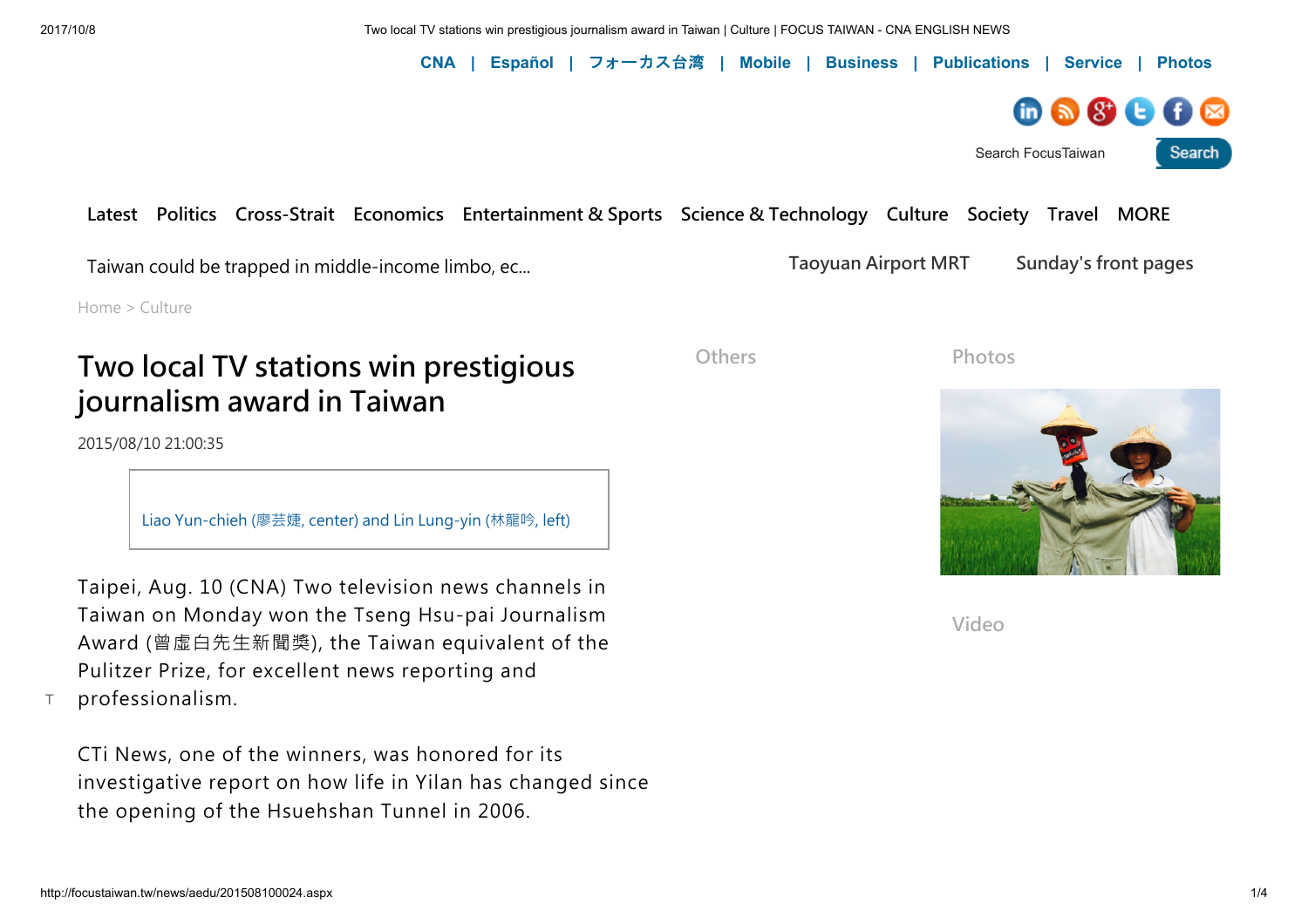The report said that Yilan is often referred to as the playground of Taipei residents. Only one-hour drive away from Taipei, Yilan with its natural beauty serves as a getaway from the noise and bustle of the capital, the report said.

Since the opening of the Hsuehshan Tunnel, the number of visitors to Yilan has tripled, but there have also been drawbacks, such as traffic jams, which have disrupted the quiet life of the local people, the report said.

The other recipient of the award was TVBS for its report on the plight of Syrian refugees in the war-ravaged Middle East region.

Due to the civil wars and attacks by Islamic State (IS) fighters, up to 3.8 million Syrian refugees have fled their homes, the station reported.

Fan Hsiang-lin (樊祥麟), chairman of the Tseng Hsu-pai Journalism Award Foundation and president of the Central News Agency, said at the award ceremony that the public is becoming increasingly concerned that the media will

compromise its ethics and forget its social responsibility as more outlets go digital and become more market oriented.  $\top$ 

He said the Tseng Hsu-pai Journalism Award and the Delta Energy and Climate Special Award (台達能源與氣特別獎), which were granted at the same ceremony, were aimed at

### 10/07 22:00

Taiwan [archaeological](http://focustaiwan.tw/news/aedu/201710070025.aspx) museum holds exhibition in Japan

### 10/07 21:48

Art tour a platform for talents of people with autism, [disabilities](http://focustaiwan.tw/news/aedu/201710070024.aspx)

10/07 20:42 Global tea expo opens in [Nantou](http://focustaiwan.tw/news/aedu/201710070021.aspx)

### 10/06 20:30

Taipei to hold second Nuit [Blanche](http://focustaiwan.tw/news/aedu/201710060029.aspx) event

### 10/06 15:42

'Small Talk' [submitted](http://focustaiwan.tw/news/aedu/201710060012.aspx) for Oscars' Best Foreign Language Film award



Family of [migrant](http://focustaiwan.tw/video/004329233.aspx?v=%2bO5Y9K8n5llqW6%2bzuI1aSQ%3d%3d&page=1) killed in Taiwan grieves loss

### Facebook



[Taiwan](https://l.facebook.com/l.php?u=http%3A%2F%2Ffocustaiwan.tw%2Fnews%2Faeco%2F201710080009.aspx&h=ATMftDLsIBs_gkQw69H4DAS-KgWistDITD0Jnf3YaFk6oyF24W5p5Hc8Et59yq7yyD9Zcd8Pg4_7q9QZKHYW4Yd0vTOI4dWd6sP_q1eYJijdNDfOv5n0wh4-6YQ6oqk8JEilxSvhigpoE5Jg94A_GhC-Xm8tiX1OLsBBlfHMLNh_ppR6aUDMlc7h7laTYP7A9D4ISwfrDX50fG0gcHru6moN-3K9-gcz3R-0EVkT2ktovippC41jzzakIjEsKe_P1XCd_1BcT8HDAQ24pVnaFVwPTXi3fACUOKSJb9Y) could be t… Taipei, Oct. 8 (CNA) The g…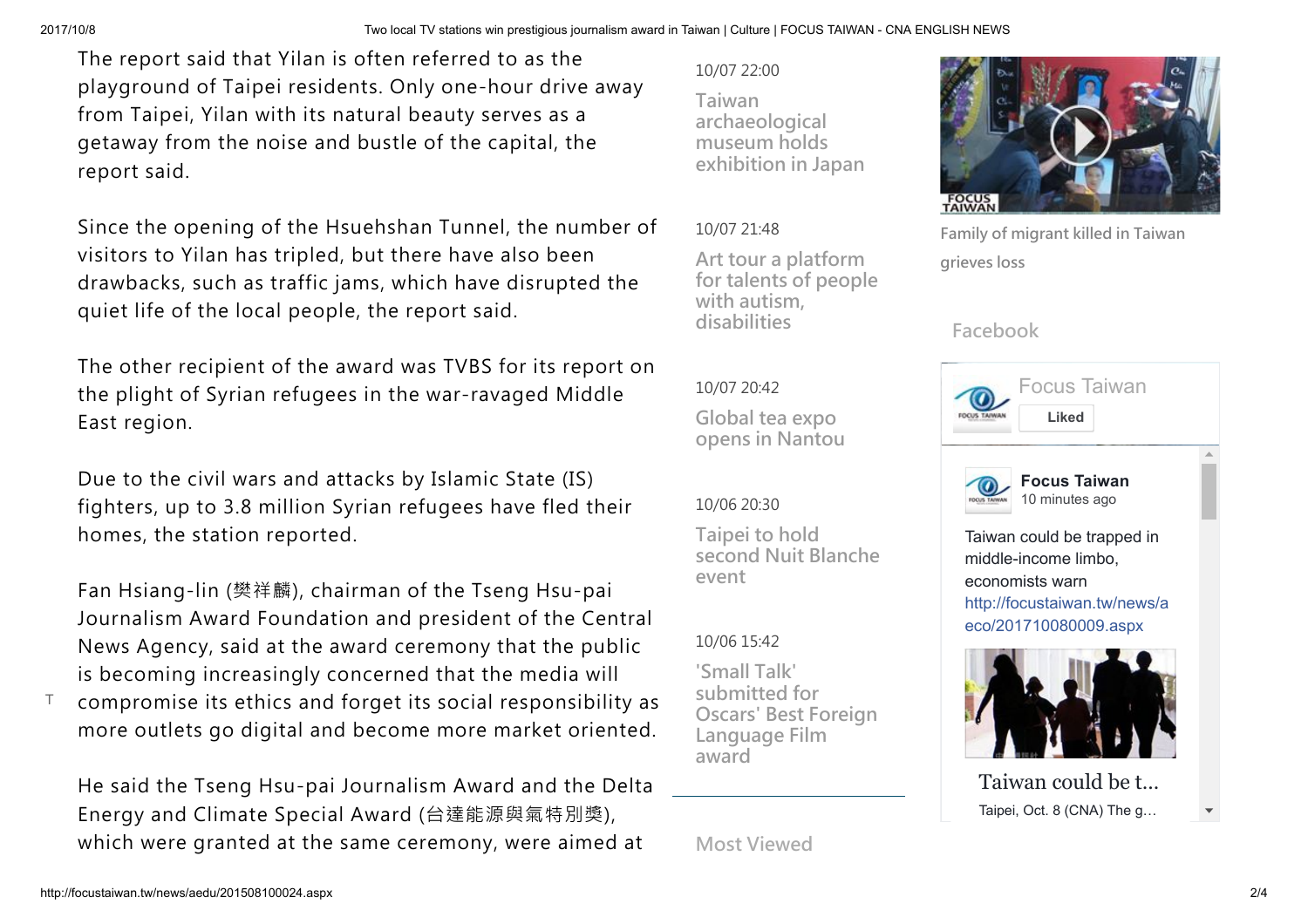reminding the media of the importance of social responsibility in serving the public.

CommonWealth Magazine won the Delta Energy and Climate Special Award in the category of newspapers and magazines, while National Education Radio was honored in the category of radio.

TVBS won the award in the category of television. Two independent journalists Liao Yun-chieh (廖芸婕) and Lin Lung-yin (林龍吟) won the award in the category of citizen journalism and web media.

Delta Energy and Climate Special Award winners will have the opportunity to travel to Paris to cover the United Nations Climate Change Conference in Paris later this year.

Delta will grant a subsidy of up to NT\$80,000 (US\$2,530) each to two journalists in the category of newspapers and magazines, two in the category of television, one in the category of radio and one in the category of citizen journalism to cover the conference.

#### (By Sabine Cheng and Lilian Wu) Enditem/pc  $\top$

### 10/04 21:14

Security to be beefed up at major Taipei MRT [stations:](http://focustaiwan.tw/news/afav/201710040027.aspx) police

### 10/05 19:22

[China-based](http://focustaiwan.tw/news/afav/201710050020.aspx) Taiwanese businesses urged to return to Taiwan

### 10/04 21:34

Very long work hours a [declining](http://focustaiwan.tw/news/afav/201710040028.aspx) trend in Taiwan: poll

### 10/07 19:15

Xi Jinping could set deadline on Taiwan issue: former AIT [chairman](http://focustaiwan.tw/news/afav/201710070016.aspx)

### 10/05 10:36

Rain forecast for National Day long [weekend](http://focustaiwan.tw/news/afav/201710050005.aspx)

Banner

**International Communities** 



Like 4  $G+$ 

Ratings: average rating 0 star(s)

Focus Taiwan Fanpage

http://focustaiwan.tw/news/aedu/201508100024.aspx 3/4